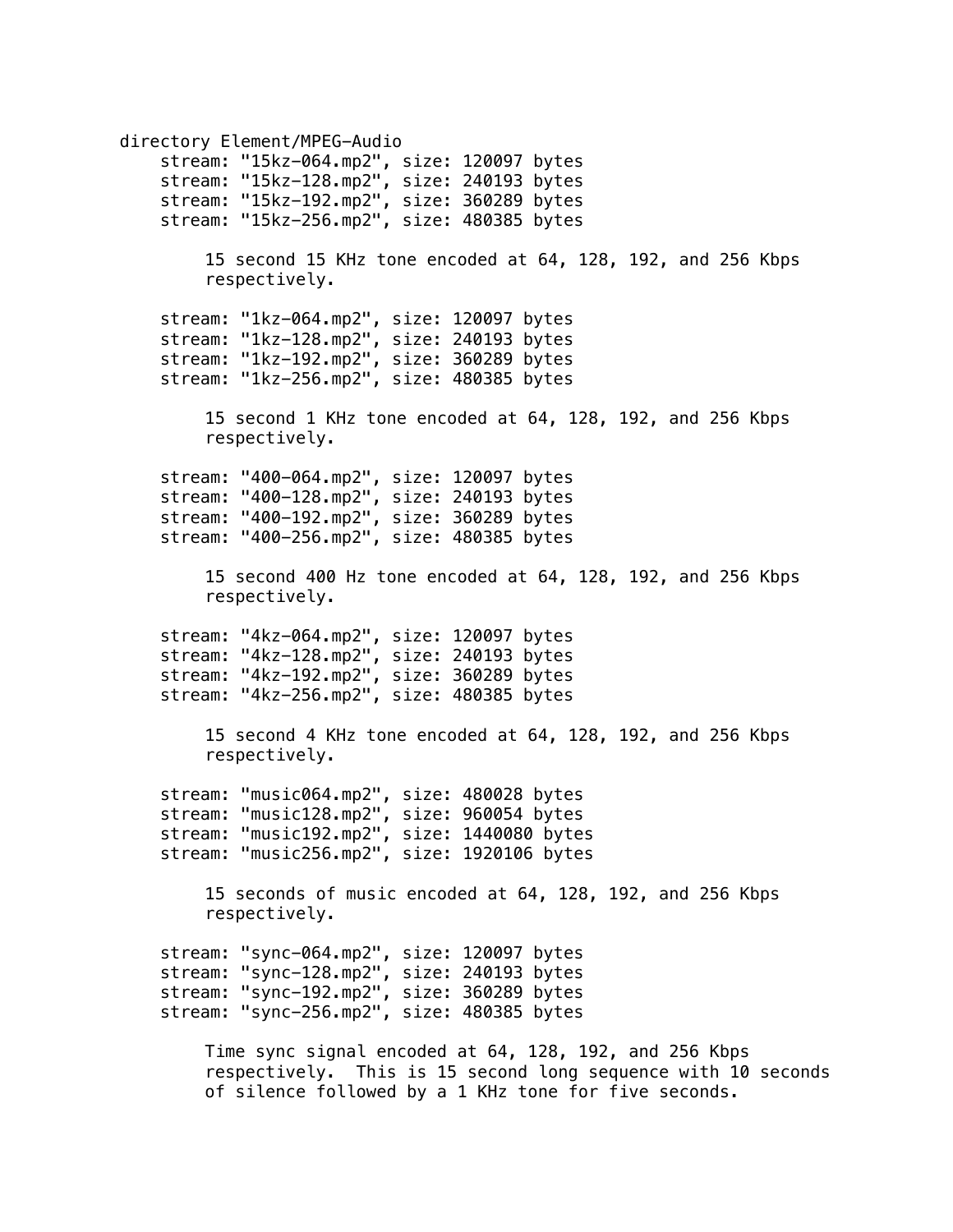## Source Material for above encodings

stream: "music.wav", size: 10584142 bytes stream: "100.wav", size: 1920126 bytes stream: "1kz.wav", size: 1920126 bytes stream: "400.wav", size: 1920126 bytes stream: "4kz.wav", size: 1920126 bytes stream: "15kz.wav", size: 1920126 bytes stream: "sync.wav", size: 1920126 bytes stream: "music.aif", size: 10584090 bytes stream: "100.aif", size: 1920086 bytes stream: "1kz.aif", size: 1920086 bytes stream: "400.aif", size: 1920086 bytes stream: "4kz.aif", size: 1920086 bytes stream: "15kz.aif", size: 1920086 bytes stream: "sync.aif", size: 1920086 bytes directory Element/MPEG-Video subdirectory: "525" subdirectory: "625" directory Element/MPEG-Video/525 stream: "100b\_015.m2v", 2815317 bytes, 100% colorbars, at 1.5 Mbps stream: "100b\_040.m2v", 7507504 bytes, 100% colorbars, at 4.0 Mbps stream: "100b\_060.m2v", 11261254 bytes, 100% colorbars, at 6.0 Mbps stream: "100b\_080.m2v", 15015004 bytes, 100% colorbars, at 8.0 Mbps stream: "100b\_120.m2v", 22522504 bytes, 100% colorbars, at 12.0 Mbps stream: "100b\_180.m2v", 33783754 bytes, 100% colorbars, at 18.0 Mbps stream: "100b\_400.m2v", 75075004 bytes, 100% colorbars, at 40.0 Mbps stream: "bbc3\_015.m2v", 2822986 bytes, BBC Sequence 3, at 1.5 Mbps stream: "bbc3\_040.m2v", 7544212 bytes, BBC Sequence 3, at 4.0 Mbps stream: "bbc3\_060.m2v", 11303262 bytes, BBC Sequence 3, at 6.0 Mbps stream: "bbc3\_080.m2v", 15069301 bytes, BBC Sequence 3, at 8.0 Mbps stream: "bbc3\_120.m2v", 22511536 bytes, BBC Sequence 3, at 12.0 Mbps stream: "bbc3\_180.m2v", 33783754 bytes, BBC Sequence 3, at 18.0 Mbps stream: "bbc3\_400.m2v", 75075004 bytes, BBC Sequence 3, at 40.0 Mbps stream: "cact\_015.m2v", 2816181 bytes, Cactus and Comb, at 1.5 Mbps stream: "cact\_040.m2v", 7520454 bytes, Cactus and Comb, at 4.0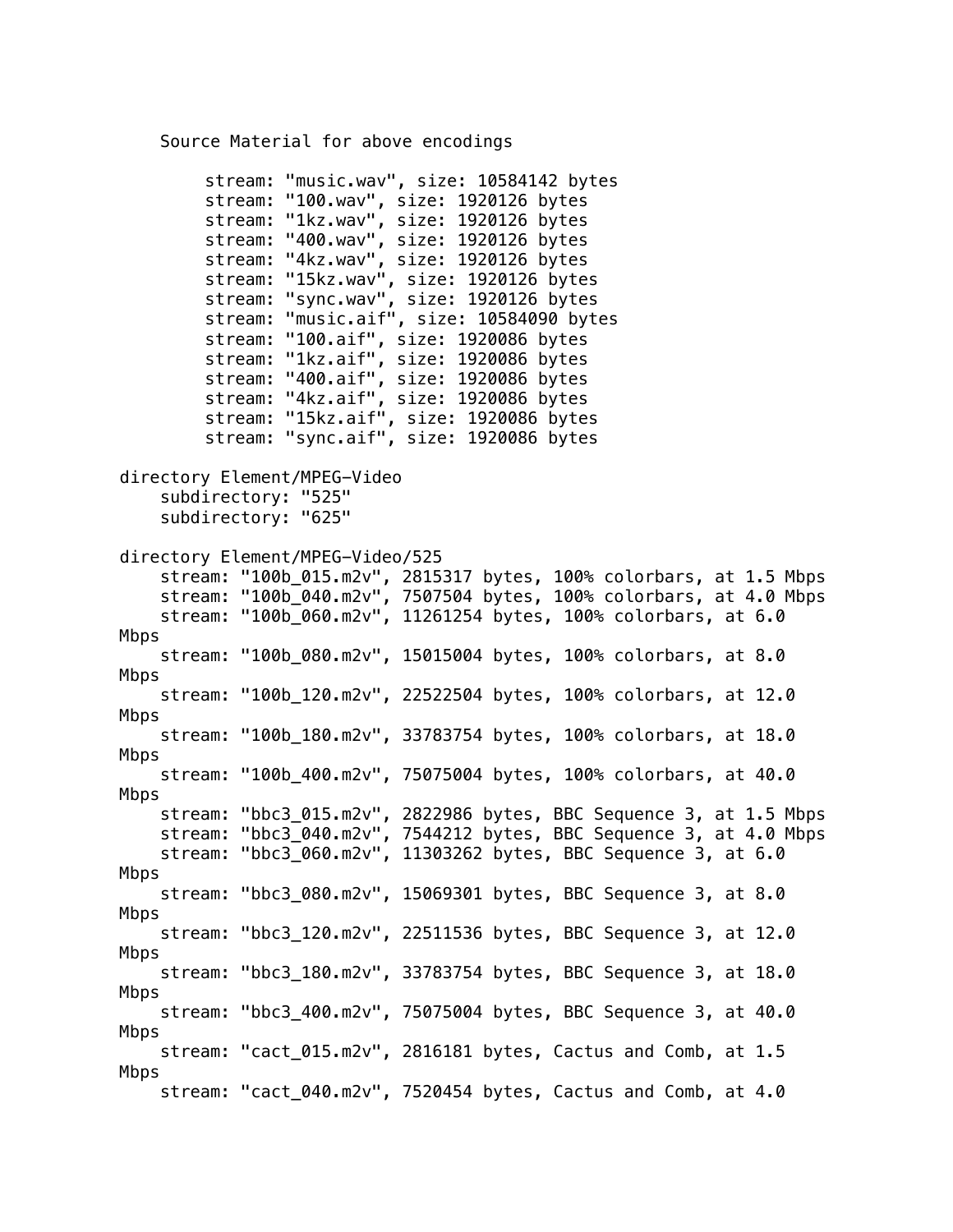Mbps stream: "cact\_060.m2v", 11277623 bytes, Cactus and Comb, at 6.0 Mbps stream: "cact\_080.m2v", 15035462 bytes, Cactus and Comb, at 8.0 Mbps stream: "cact\_120.m2v", 22547722 bytes, Cactus and Comb, at 12.0 Mbps stream: "cact\_180.m2v", 34321857 bytes, Cactus and Comb, at 18.0 Mbps stream: "cact\_400.m2v", 75158305 bytes, Cactus and Comb, at 40.0 Mbps stream: "flwr\_015.m2v", 2817474 bytes, Flowers, at 1.5 Mbps stream: "flwr\_040.m2v", 7527181 bytes, Flowers, at 4.0 Mbps stream: "flwr\_060.m2v", 11287310 bytes, Flowers, at 6.0 Mbps stream: "flwr\_080.m2v", 15046287 bytes, Flowers, at 8.0 Mbps stream: "flwr\_120.m2v", 22562332 bytes, Flowers, at 12.0 Mbps stream: "flwr\_180.m2v", 34485171 bytes, Flowers, at 18.0 Mbps stream: "flwr\_400.m2v", 75344619 bytes, Flowers, at 40.0 Mbps stream: "mobl\_015.m2v", 2815317 bytes, Mobile and Calendar, at 1.5 Mbps stream: "mobl\_040.m2v", 7512743 bytes, Mobile and Calendar, at 4.0 Mbps stream: "mobl\_060.m2v", 11260842 bytes, Mobile and Calendar, at 6.0 Mbps stream: "mobl\_080.m2v", 15006433 bytes, Mobile and Calendar, at 8.0 Mbps stream: "mobl\_120.m2v", 22527003 bytes, Mobile and Calendar, at 12.0 Mbps stream: "mobl\_180.m2v", 34266898 bytes, Mobile and Calendar, at 18.0 Mbps stream: "mobl\_400.m2v", 75075004 bytes, Mobile and Calendar, at 40.0 Mbps stream: "mulb\_015.m2v", 2815317 bytes, Multibars, at 1.5 Mbps stream: "mulb\_040.m2v", 7523392 bytes, Multibars, at 4.0 Mbps stream: "mulb\_060.m2v", 11261254 bytes, Multibars, at 6.0 Mbps stream: "mulb\_080.m2v", 15015004 bytes, Multibars, at 8.0 Mbps stream: "mulb\_120.m2v", 22522504 bytes, Multibars, at 12.0 Mbps stream: "mulb\_180.m2v", 33783754 bytes, Multibars, at 18.0 Mbps stream: "mulb\_400.m2v", 75075004 bytes, Multibars, at 40.0 Mbps stream: "pulb\_015.m2v", 2815317 bytes, Pulse and Bars, at 1.5 Mbps stream: "pulb\_040.m2v", 7507504 bytes, Pulse and Bars, at 4.0 Mbps stream: "pulb\_060.m2v", 11261254 bytes, Pulse and Bars, at 6.0 Mbps stream: "pulb\_080.m2v", 15015004 bytes, Pulse and Bars, at 8.0 Mbps stream: "pulb\_120.m2v", 22522504 bytes, Pulse and Bars, at 12.0 Mbps stream: "pulb\_180.m2v", 33783754 bytes, Pulse and Bars, at 18.0 Mbps stream: "pulb\_400.m2v", 75075004 bytes, Pulse and Bars, at 40.0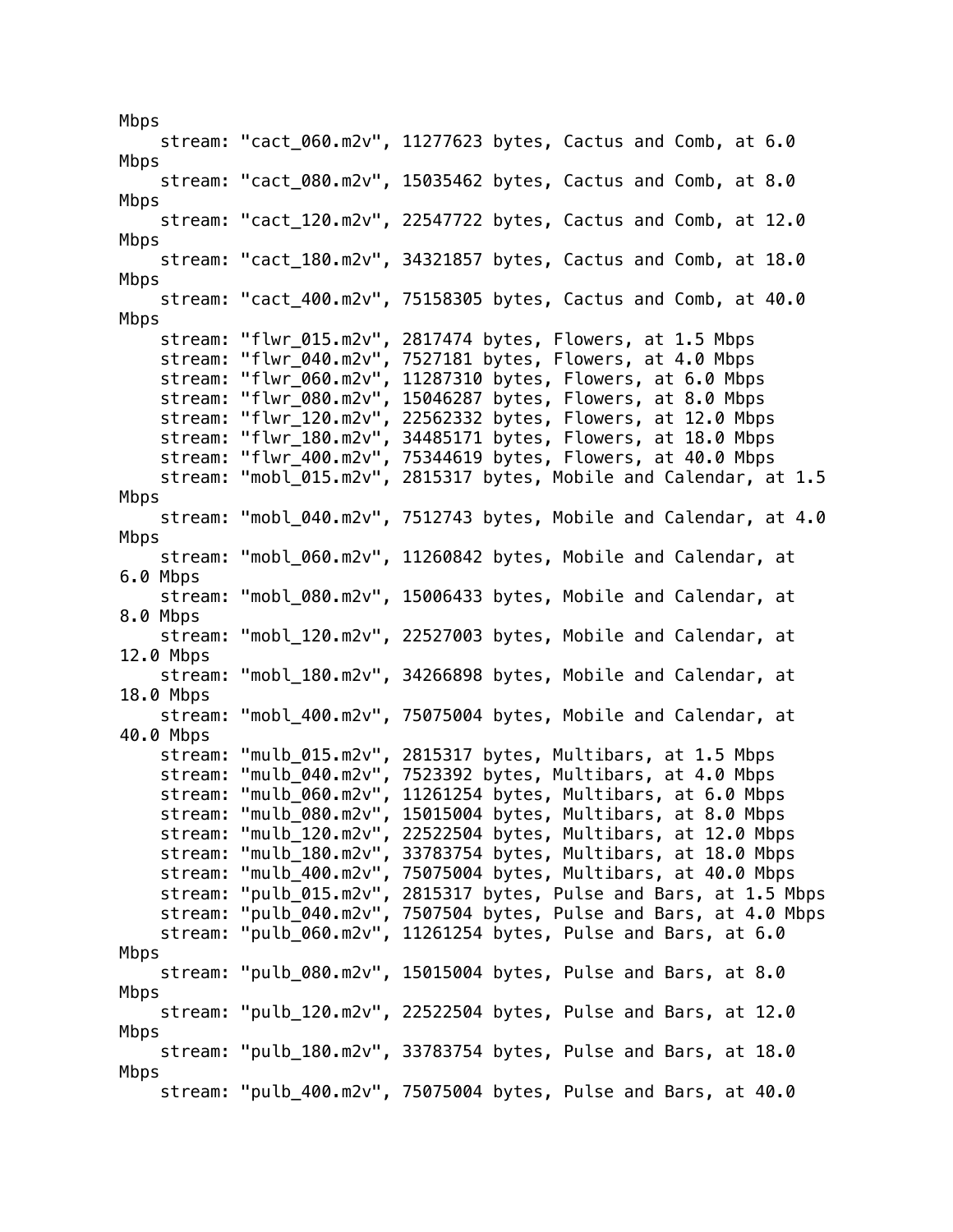Mbps

| stream:   |                     | "readme.txt", 2854 bytes, read, at 0.0 Mbps                        |
|-----------|---------------------|--------------------------------------------------------------------|
| stream:   |                     | "susi_015.m2v", 2815841 bytes, Susie, at 1.5 Mbps                  |
| stream:   | "susi_040.m2v",     | 7523822 bytes, Susie, at 4.0 Mbps                                  |
| stream:   | "susi_060.m2v",     | 11286346 bytes, Susie, at 6.0 Mbps                                 |
| stream:   | "susi_080.m2v",     | 15044485 bytes, Susie, at 8.0 Mbps                                 |
| stream:   | "susi_120.m2 $v$ ", | 22553961 bytes, Susie, at 12.0 Mbps                                |
| stream:   | "susi 180.m2v",     | 34319924 bytes, Susie, at 18.0 Mbps                                |
| stream:   | "susi_400.m2v",     | 75075004 bytes, Susie, at 40.0 Mbps                                |
| stream:   | "tens_015.m2v",     | 2816594 bytes, Table Tennis, at 1.5 Mbps                           |
| stream:   | "tens_040.m2v",     | 7521011 bytes, Table Tennis, at 4.0 Mbps                           |
| stream:   | "tens_060.m2v",     | 11278624 bytes, Table Tennis, at 6.0 Mbps                          |
| stream:   |                     | "tens_080.m2v", 15037074 bytes, Table Tennis, at 8.0 Mbps          |
| stream:   |                     | "tens_120.m2v", 22550599 bytes, Table Tennis, at 12.0 Mbps         |
| stream:   | "tens_180.m2v",     | 34562310 bytes, Table Tennis, at 18.0 Mbps                         |
| stream:   |                     | "tens_400.m2v", 75279524 bytes, Table Tennis, at 40.0 Mbps         |
| stream:   |                     | "time_015.m2v", 2871797 bytes, 100% bars with time, at 1.5         |
| Mbps      |                     |                                                                    |
|           |                     | stream: "time_040.m2v", 7507504 bytes, 100% bars with time, at 4.0 |
| Mbps      |                     |                                                                    |
|           |                     | stream: "time_060.m2v", 11261254 bytes, 100% bars with time, at    |
| 6.0 Mbps  |                     |                                                                    |
|           |                     | stream: "time_080.m2v", 15015004 bytes, 100% bars with time, at    |
| 8.0 Mbps  |                     |                                                                    |
|           |                     | stream: "time_120.m2v", 22522504 bytes, 100% bars with time, at    |
| 12.0 Mbps |                     |                                                                    |
|           |                     | stream: "time_180.m2v", 33783754 bytes, 100% bars with time, at    |
| 18.0 Mbps |                     |                                                                    |
| stream:   |                     | "time_400.m2v", 75075004 bytes, 100% bars with time, at            |
| 40.0 Mbps |                     |                                                                    |
| stream:   |                     | "v700_015.m2v", 2872960 bytes, VM700 Calibration, at 1.5           |
| Mbps      |                     |                                                                    |
|           |                     | stream: "v700_040.m2v", 7523290 bytes, VM700 Calibration, at 4.0   |
| Mbps      |                     |                                                                    |
|           |                     | stream: "v700_060.m2v", 11261254 bytes, VM700 Calibration, at 6.0  |
| Mbps      |                     |                                                                    |
|           |                     | stream: "v700_080.m2v", 15015004 bytes, VM700 Calibration, at 8.0  |
| Mbps      |                     |                                                                    |
|           |                     | stream: "v700_120.m2v", 22522504 bytes, VM700 Calibration, at 12.0 |
| Mbps      |                     |                                                                    |
|           |                     | stream: "v700 180.m2v", 33783754 bytes, VM700 Calibration, at 18.0 |
| Mbps      |                     |                                                                    |
|           |                     | stream: "v700_400.m2v", 75075004 bytes, VM700 Calibration, at 40.0 |
| Mbps      |                     |                                                                    |
|           |                     |                                                                    |

directory Element/MPEG-Video/625 stream: "100b\_015.m2v", 2812504 bytes, 100% colorbars, at 1.5 Mbps stream: "100b\_040.m2v", 7500004 bytes, 100% colorbars, at 4.0 Mbps stream: "100b\_060.m2v", 11250004 bytes, 100% colorbars, at 6.0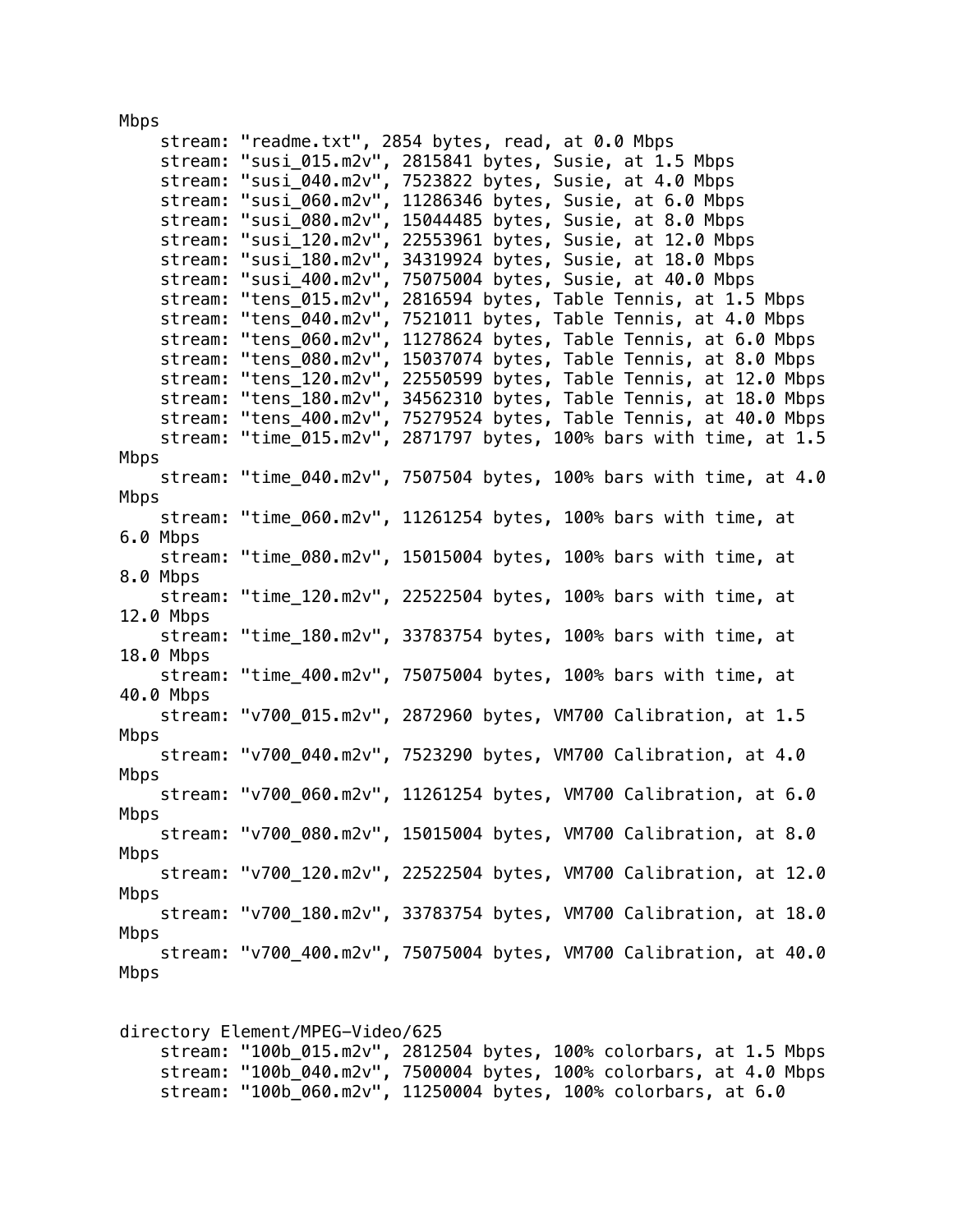Mbps stream: "100b\_080.m2v", 15000004 bytes, 100% colorbars, at 8.0 Mbps stream: "100b\_120.m2v", 22500004 bytes, 100% colorbars, at 12.0 Mbps stream: "100b\_180.m2v", 33750004 bytes, 100% colorbars, at 18.0 Mbps stream: "100b\_400.m2v", 75000004 bytes, 100% colorbars, at 40.0 Mbps stream: "bbc3\_015.m2v", 2815385 bytes, BBC Sequence 3, at 1.5 Mbps stream: "bbc3\_040.m2v", 7525911 bytes, BBC Sequence 3, at 4.0 Mbps stream: "bbc3\_060.m2v", 11280708 bytes, BBC Sequence 3, at 6.0 Mbps stream: "bbc3\_080.m2v", 15037208 bytes, BBC Sequence 3, at 8.0 Mbps stream: "bbc3\_120.m2v", 22550542 bytes, BBC Sequence 3, at 12.0 Mbps stream: "bbc3\_180.m2v", 33756495 bytes, BBC Sequence 3, at 18.0 Mbps stream: "bbc3\_400.m2v", 75000004 bytes, BBC Sequence 3, at 40.0 Mbps stream: "cact\_015.m2v", 2814783 bytes, Cactus and Comb, at 1.5 Mbps stream: "cact\_040.m2v", 7504092 bytes, Cactus and Comb, at 4.0 Mbps stream: "cact\_060.m2v", 11255000 bytes, Cactus and Comb, at 6.0 Mbps stream: "cact\_080.m2v", 15004959 bytes, Cactus and Comb, at 8.0 Mbps stream: "cact\_120.m2v", 22503992 bytes, Cactus and Comb, at 12.0 Mbps stream: "cact\_180.m2v", 33760034 bytes, Cactus and Comb, at 18.0 Mbps stream: "cact\_400.m2v", 75008623 bytes, Cactus and Comb, at 40.0 Mbps stream: "flwr\_015.m2v", 2815909 bytes, Flowers, at 1.5 Mbps stream: "flwr\_040.m2v", 7596016 bytes, Flowers, at 4.0 Mbps stream: "flwr\_060.m2v", 11339982 bytes, Flowers, at 6.0 Mbps stream: "flwr\_080.m2v", 15062960 bytes, Flowers, at 8.0 Mbps stream: "flwr\_120.m2v", 22503014 bytes, Flowers, at 12.0 Mbps stream: "flwr\_180.m2v", 33755851 bytes, Flowers, at 18.0 Mbps stream: "flwr\_400.m2v", 75000004 bytes, Flowers, at 40.0 Mbps stream: "mobl\_015.m2v", 2822994 bytes, Mobile and Calendar, at 1.5 Mbps stream: "mobl\_040.m2v", 7528319 bytes, Mobile and Calendar, at 4.0 Mbps stream: "mobl\_060.m2v", 11301943 bytes, Mobile and Calendar, at 6.0 Mbps stream: "mobl\_080.m2v", 15026389 bytes, Mobile and Calendar, at 8.0 Mbps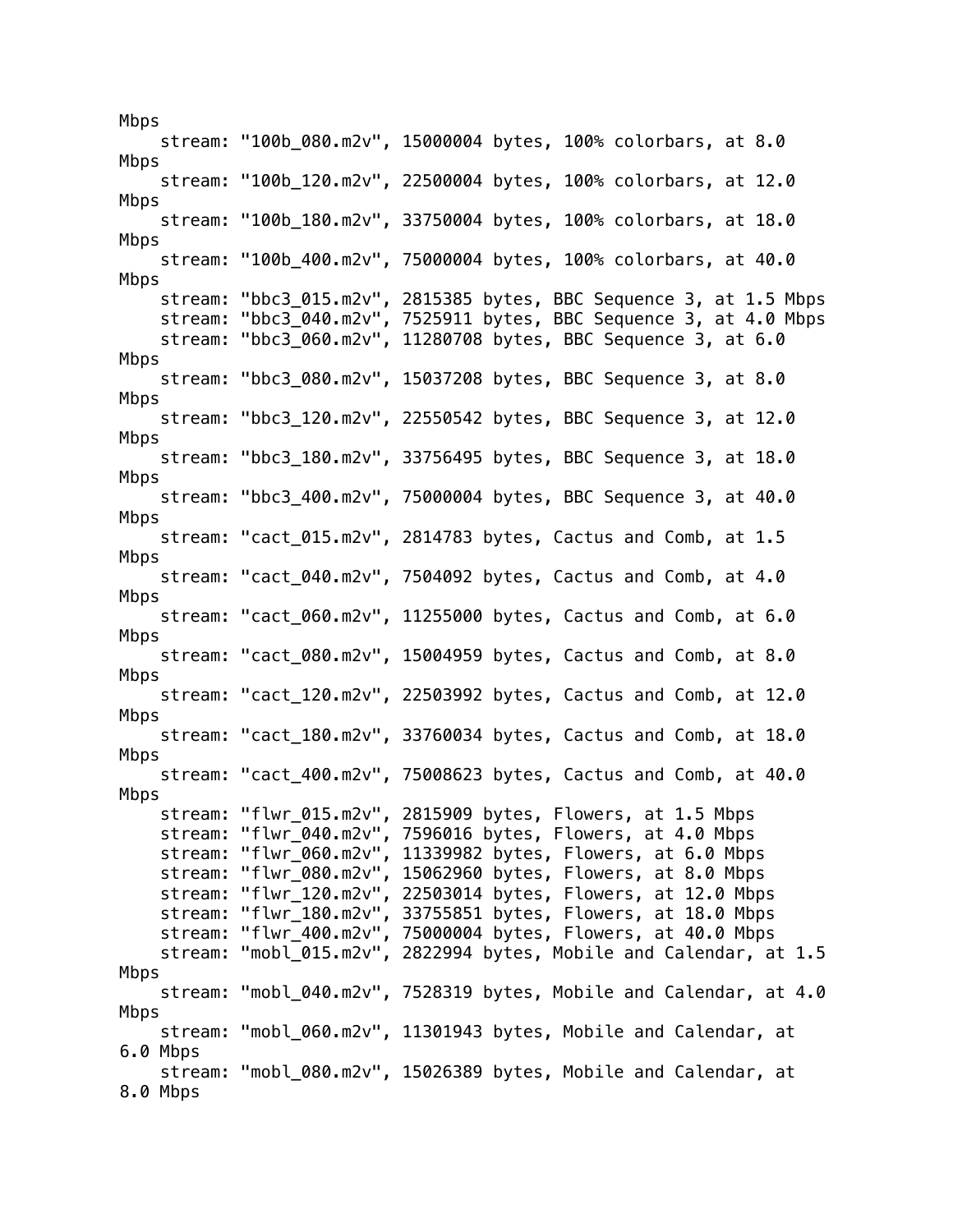stream: "mobl\_120.m2v", 22524788 bytes, Mobile and Calendar, at 12.0 Mbps stream: "mobl\_180.m2v", 33772812 bytes, Mobile and Calendar, at 18.0 Mbps stream: "mobl\_400.m2v", 75092879 bytes, Mobile and Calendar, at 40.0 Mbps stream: "mulb\_015.m2v", 2823928 bytes, Multibars, at 1.5 Mbps stream: "mulb\_040.m2v", 7549029 bytes, Multibars, at 4.0 Mbps stream: "mulb\_060.m2v", 11286870 bytes, Multibars, at 6.0 Mbps stream: "mulb\_080.m2v", 15000004 bytes, Multibars, at 8.0 Mbps stream: "mulb\_120.m2v", 22500004 bytes, Multibars, at 12.0 Mbps stream: "mulb\_180.m2v", 33750004 bytes, Multibars, at 18.0 Mbps stream: "mulb\_400.m2v", 75000004 bytes, Multibars, at 40.0 Mbps stream: "pulb\_015.m2v", 2812504 bytes, Pulse and Bars, at 1.5 Mbps stream: "pulb\_040.m2v", 7500004 bytes, Pulse and Bars, at 4.0 Mbps stream: "pulb\_060.m2v", 11250004 bytes, Pulse and Bars, at 6.0 Mbps stream: "pulb\_080.m2v", 15000004 bytes, Pulse and Bars, at 8.0 Mbps stream: "pulb\_120.m2v", 22500004 bytes, Pulse and Bars, at 12.0 Mbps stream: "pulb\_180.m2v", 33750004 bytes, Pulse and Bars, at 18.0 Mbps stream: "pulb\_400.m2v", 75000004 bytes, Pulse and Bars, at 40.0 Mbps stream: "readme.txt", 2854 bytes, read, at 0.0 Mbps stream: "susi\_015.m2v", 2817252 bytes, Susie, at 1.5 Mbps stream: "susi\_040.m2v", 7511725 bytes, Susie, at 4.0 Mbps stream: "susi\_060.m2v", 11257727 bytes, Susie, at 6.0 Mbps stream: "susi\_080.m2v", 15003603 bytes, Susie, at 8.0 Mbps stream: "susi\_120.m2v", 22501948 bytes, Susie, at 12.0 Mbps stream: "susi\_180.m2v", 33776116 bytes, Susie, at 18.0 Mbps stream: "susi\_400.m2v", 75000004 bytes, Susie, at 40.0 Mbps stream: "tens\_015.m2v", 2817432 bytes, Table Tennis, at 1.5 Mbps stream: "tens\_040.m2v", 7519226 bytes, Table Tennis, at 4.0 Mbps stream: "tens\_060.m2v", 11265112 bytes, Table Tennis, at 6.0 Mbps stream: "tens\_080.m2v", 15011955 bytes, Table Tennis, at 8.0 Mbps stream: "tens\_120.m2v", 22513225 bytes, Table Tennis, at 12.0 Mbps stream: "tens\_180.m2v", 33760672 bytes, Table Tennis, at 18.0 Mbps stream: "tens\_400.m2v", 75016899 bytes, Table Tennis, at 40.0 Mbps stream: "time\_015.m2v", 2877811 bytes, 100% bars with time, at 1.5 Mbps stream: "time\_040.m2v", 7500004 bytes, 100% bars with time, at 4.0 Mbps stream: "time\_060.m2v", 11250004 bytes, 100% bars with time, at 6.0 Mbps stream: "time\_080.m2v", 15000004 bytes, 100% bars with time, at 8.0 Mbps stream: "time\_120.m2v", 22500004 bytes, 100% bars with time, at 12.0 Mbps